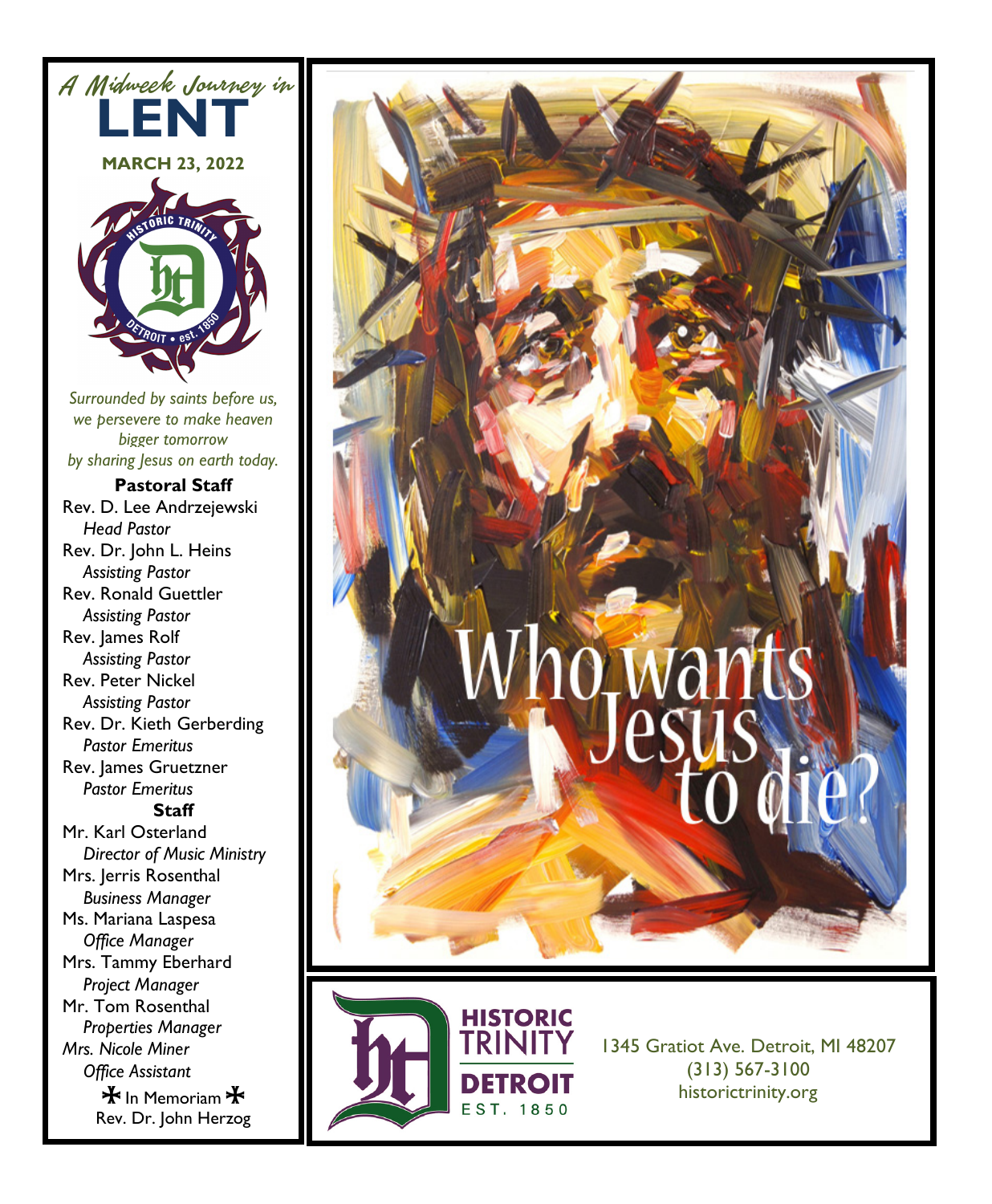

# March 23, 2022 Who Wants Jesus to Die?

Week Four:The High PriestWants Jesus to Die

**PRELUDE** "The Church's One Foundation" *Kevin Hildebrand*

# **AS WE GATHER**

When Christ came, the religious zealots, the priests, and Pharisees were confronted with God's divine authority in Jesus, who dared to expose their own abhorrent deceit and pride. Christ came to usher in the Kingdom of God, not to confirm the kingdom of man. The religious Jews desired a political state of power, and Jesus threatened this with His words, His actions, and His Messiahship, demonstrated through His indescribable mercy and humility, and witnessed by His wisdom in expressing the truth of God's Word before Jews and Gentiles alike.

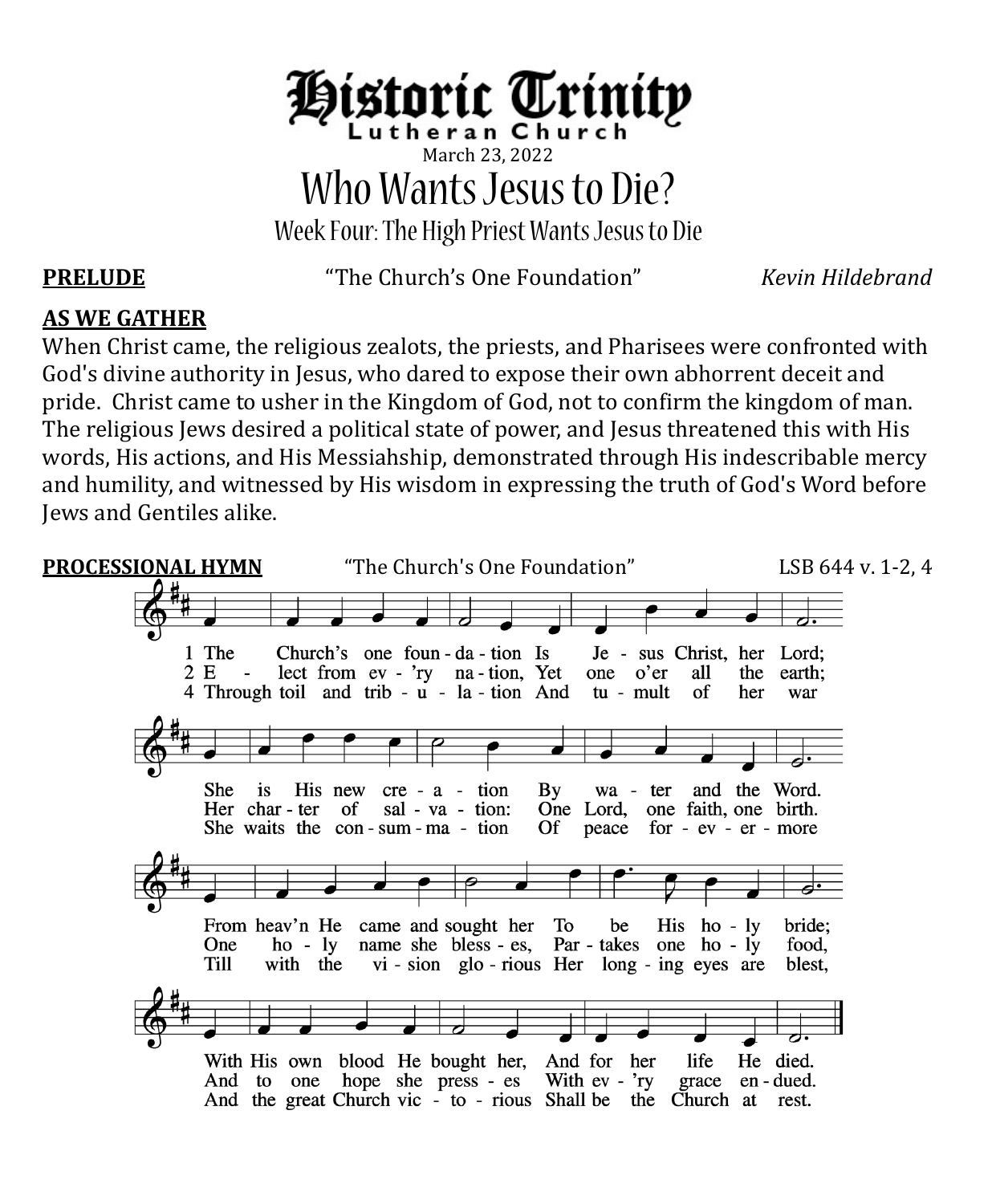### **INVOCATION**

- Pastor: In the name of the Father and of the  $\ast$  Son and of the Holy Spirit.<br>**People:**  $\qquad \bullet$  **Amen.**
- **P** Amen.

# **RESPONSIVE PRAYER**

| Pastor:            | Dear Jesus, our Savior and Lord,                                                                                                                                                             |
|--------------------|----------------------------------------------------------------------------------------------------------------------------------------------------------------------------------------------|
| People:            | lead us to the time of Your passion;                                                                                                                                                         |
| Pastor:            | lead us to the places You walked and the people You have encountered;                                                                                                                        |
| People:            | lead us to Your cross;                                                                                                                                                                       |
| Pastor:            | to the place of crucifixion.                                                                                                                                                                 |
| People:            | Stay with us, Lord, as we witness Your suffering and listen to Your                                                                                                                          |
|                    | Words.                                                                                                                                                                                       |
| Pastor:            | At Calvary we become increasingly mindful of our sins and of Your                                                                                                                            |
|                    |                                                                                                                                                                                              |
| Pastor:            | In the midst of Christ's repulsive crucifixion, divine love confronts hatred;<br>divine forgiveness abolishes the consequence of sin; hope for humanity                                      |
|                    |                                                                                                                                                                                              |
|                    |                                                                                                                                                                                              |
| People:<br>People: | incredible love for us.<br>Calvary is the place where You reveal Your perfect forgiveness.<br>begins anew.<br>Lead us to take up our cross, to die, to live, to follow in Your<br>footsteps. |

Pastor: Lead us, Lord,<br>**People: to come to Yo People: to come to Your holy cross. Amen.**

# **CONFESSION AND ABSOLUTION**

Pastor: In the Lord's presence, let us confess our sins to Him.<br>**People:** Lord, my sin-filled life is laid before You. I have fall

Lord, my sin-filled life is laid before You. I have fallen short of the **glory of God in all areas of my emotional, physical, and spiritual life. I confess before You and my brothers and sisters in Christ that I am guilty of grievous faults and in repentance, seek Your forgiveness. If You, O Lord, kept a record of sins, who could stand before you? But with You there is forgiveness. Father, for Jesus' sake forgive me. Make me constantly aware of Your infinite mercy and grace. Today and every day I cling solely to the cross of Christ.** 

Pastor: Jesus was nailed to that cross where He died to secure forgiveness for sins and salvation. He endured punishment and died the death we deserve. He refreshes our hurting souls with forgiveness. As a called and ordained servant of Christ Jesus, it is my privilege to announce the grace of God to all of you, and in so doing, I forgive you all your sins in the name of the Father and of the  $\clubsuit$  Son and of the Holy Spirit.<br> $\Lambda$  **Amen. People:**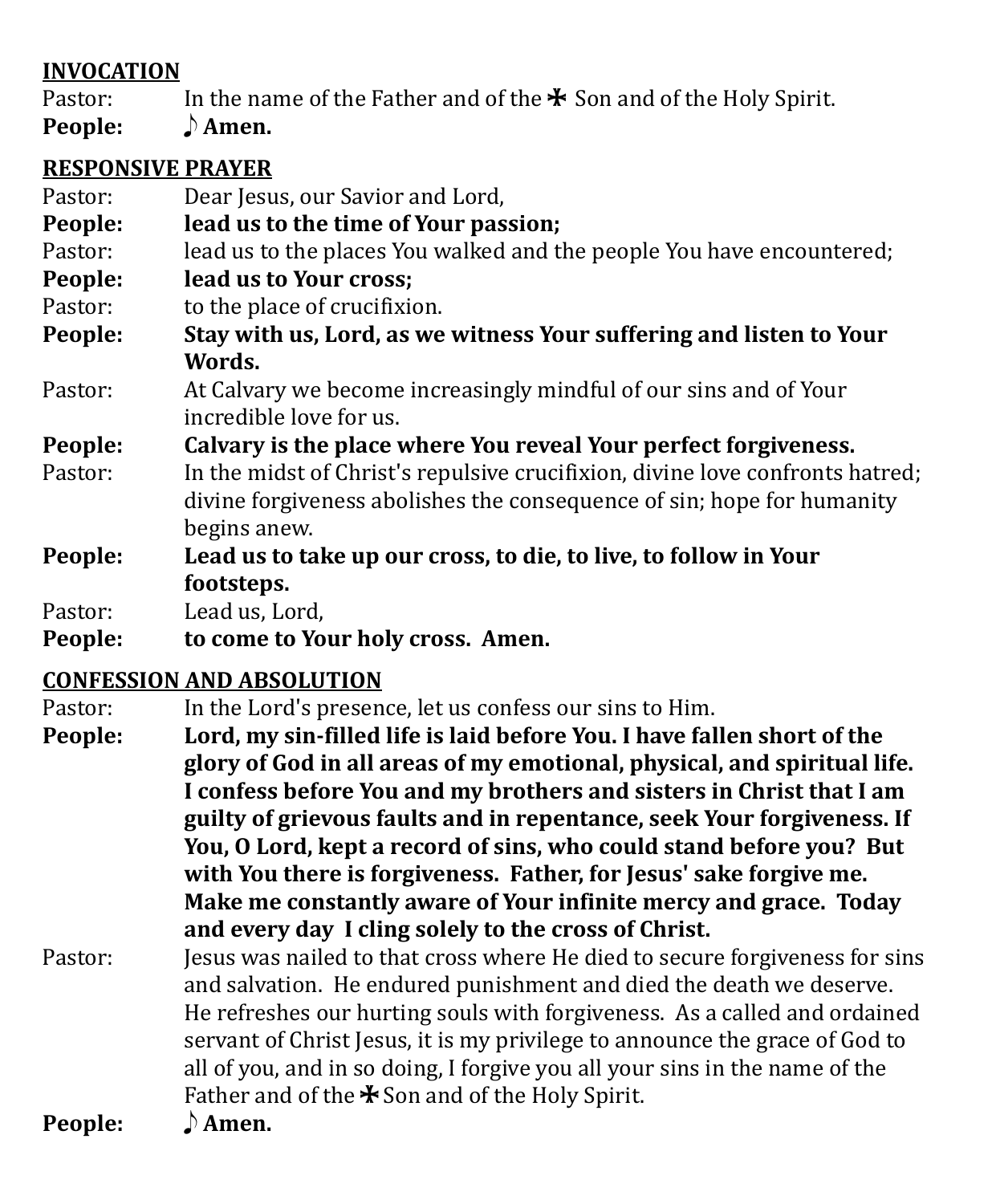**VERSE** LSB 420 v. 3 E **Thou hast borne the smiting only That my wounds might all be whole; Thou hast suffered, sad and lonely, Rest to give my weary soul; Yea, the curse of God enduring, Blessing unto me securing. Thousand, thousand thanks shall be, Dearest Jesus, unto Thee.**

### **OPENING PRAYER**

Pastor: O Lord, set our hearts ablaze with abiding faith, created and nurtured by Your Holy Spirit, that we may comprehend the saving acts of God for all people, Jew and Gentile alike. Encourage us in our relationships with one another that we may also express the complete and joyful forgiveness that You alone provide for all those who repent, confessing Your holy and awesome name, through the same Jesus Christ, our Lord,

**People:**  $\qquad$  **Amen.** 

### **FIRST READING** Ephesians 4:1-6

*(One body and one spirit)*

<sup>1</sup> I therefore, a prisoner for the Lord, urge you to walk in a manner worthy of the calling to which you have been called,  $2$  with all humility and gentleness, with patience, bearing with one another in love, <sup>3</sup> eager to maintain the unity of the Spirit in the bond of peace. 4There is one body and one Spirit—just as you were called to the one hope that belongs to your call—<sup>5</sup> one Lord, one faith, one baptism, <sup>6</sup> one God and Father of all, who is over all and through all and in all.

| Pastor: | O Lord, have mercy on us. |
|---------|---------------------------|
| People: | Thanks be to God.         |
|         |                           |

**ANTHEM** "Behold the Lamb of God" *Paul Bouman*  "Green the Weeping Willow Tree"

*St. Paul Lutheran School, Royal Oak, MI*

**GOSPEL** Matthew 26:57-68

*(The Sanhedrin unjustly accuse Christ of blasphemy.)*

 57Then those who had seized Jesus led him to Caiaphas the high priest, where the scribes and the elders had gathered. <sup>58</sup> And Peter was following him at a distance, as far as the courtyard of the high priest, and going inside he sat with the guards to see the end. <sup>59</sup> Now the chief priests and the whole council were seeking false testimony against Jesus that they might put him to death, <sup>60</sup> but they found none, though many false witnesses came forward. At last two came forward <sup>61</sup> and said, "This man said, 'I am able to destroy the temple of God, and to rebuild it in three days." <sup>62</sup> And the high priest stood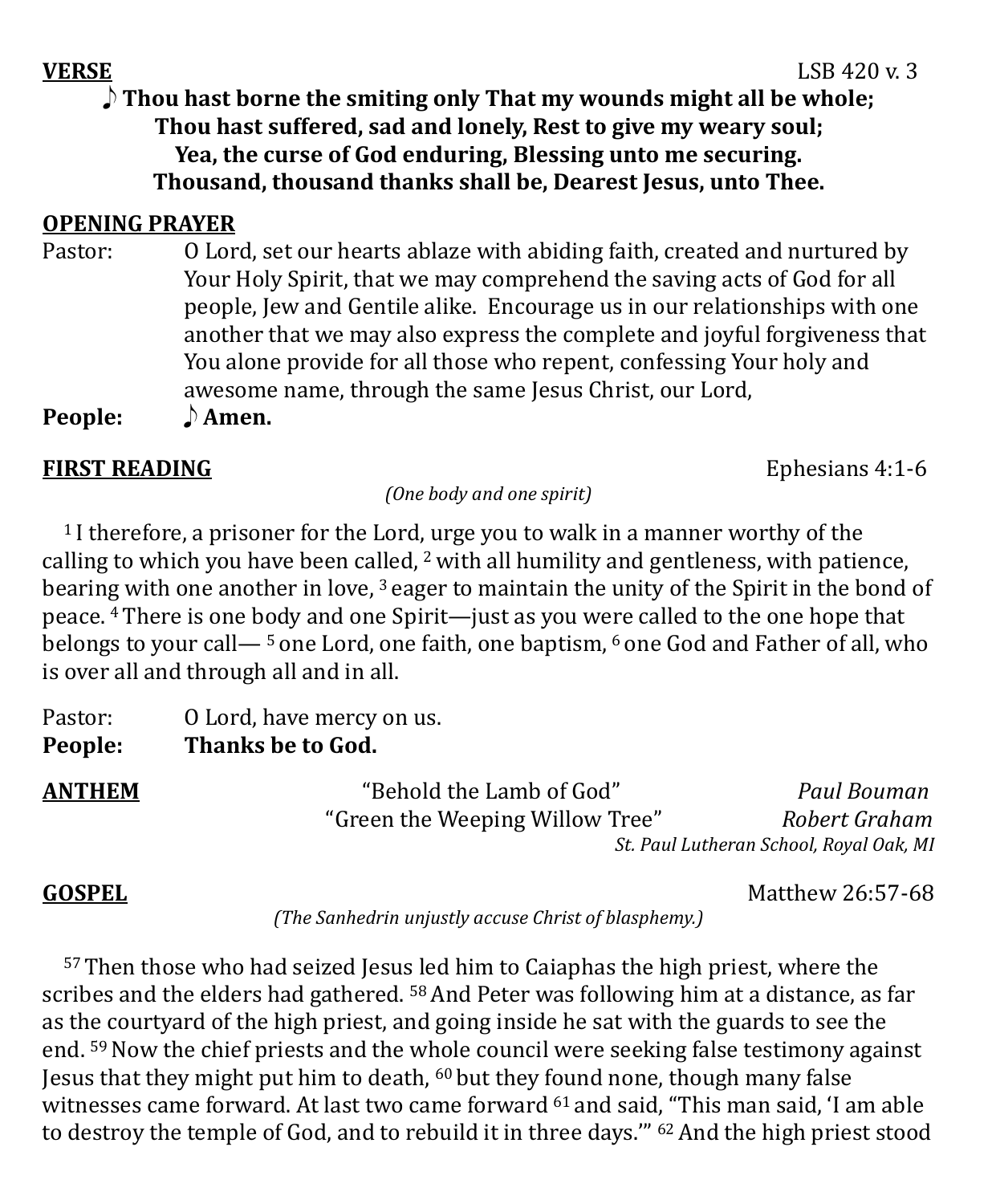up and said, "Have you no answer to make? What is it that these men testify against you?" <sup>63</sup> But Jesus remained silent. And the high priest said to him, "I adjure you by the living God, tell us if you are the Christ, the Son of God." <sup>64</sup> Jesus said to him, "You have said so. But I tell you, from now on you will see the Son of Man seated at the right hand of Power and coming on the clouds of heaven." <sup>65</sup> Then the high priest tore his robes and said, "He has uttered blasphemy. What further witnesses do we need? You have now heard his blasphemy. 66What is your judgment?" They answered, "He deserves death." <sup>67</sup> Then they spit in his face and struck him. And some slapped him, <sup>68</sup> saying, "Prophesy to us, you Christ! Who is it that struck you?"

Pastor: 0 Lord, have mercy on us.<br>**People:** Thanks be to God. **Thanks be to God.** 



**HOMILY**

*Rev. Jakob Andrzejewski, Senior Pastor St. Paul Lutheran Church and School, Royal Oak, MI*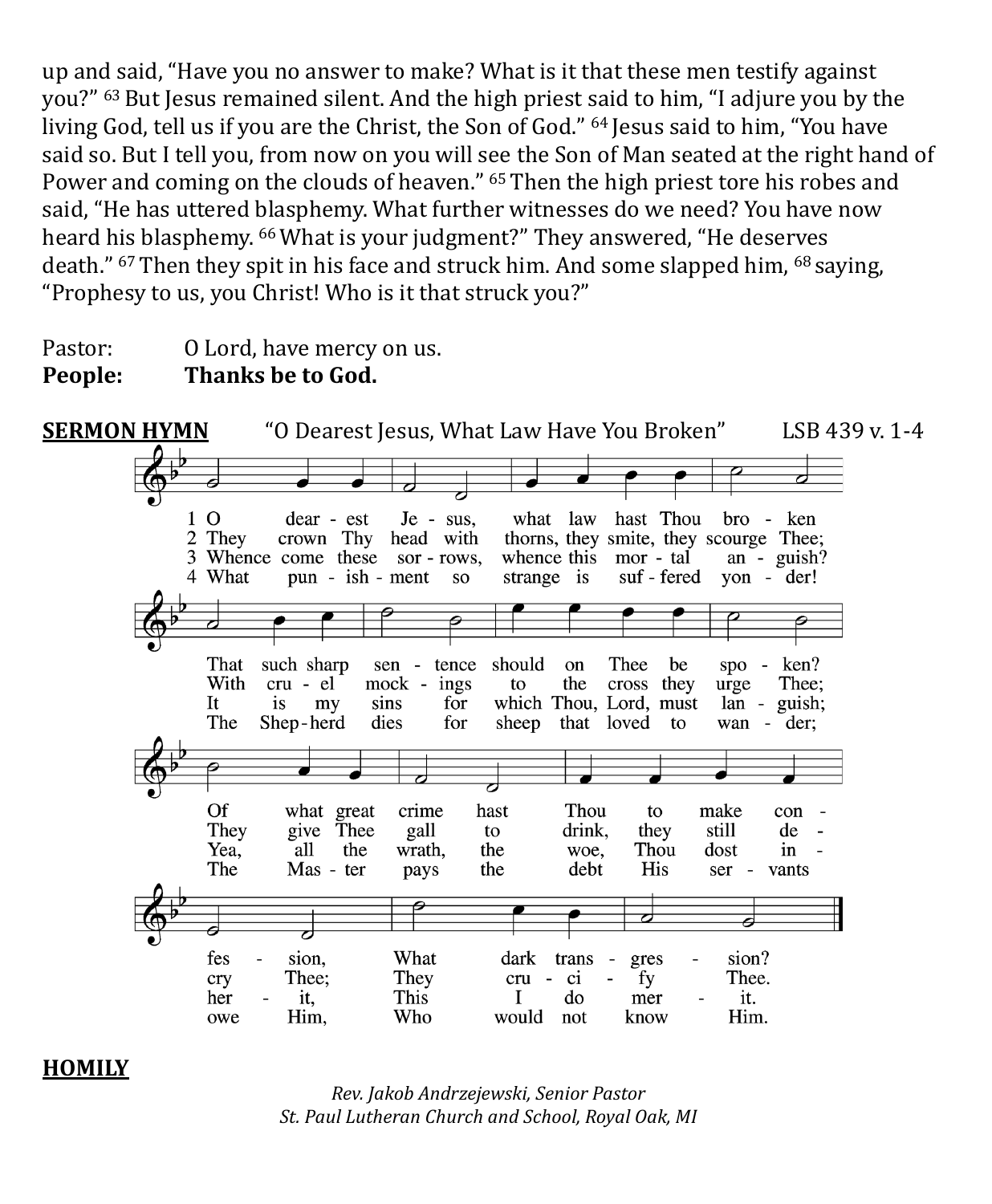### **GATHERING OF TITHES AND OFFERINGS**

*Please consider continuing to support the work of the Lord at Historic Trinity with a sacrificial gift. You can donate at historictrinity.org/give, or mail to 1345 Gratiot Ave, Detroit, MI 48207.*

## **VOLUNTARY** "Herzliebster Jesu" *Allan Mahnke* **PRAYERS** Pastor: Christ, give me strength: Your servant is not what he once was. I am spent, O my Christ, Breath of my life. Perpetual stress and surge, in league together, make long, O long, this life, this business of living. Grappling with foes within and fears without, my soul has lost its beauty, blurred your image. Christ, give me strength.<br>Amen. **People: Amen.** *~St. Athanasius (296-373 AD)* Pastor: Our Father in heaven, misery stands like a great wall between us. How shall we, your children on earth, so separated from you, ever come to You in our homeland? O God and Father, I do not doubt the things for which I have prayed are promised, not because I prayed for them, but because You have invited me to pray and have surely promised to grant them. I am certain that you keep your promise. It is not the worthiness of my prayer but the certainty of your truth that makes me firmly believe beyond doubt that it will be and remain "yes" and "amen". **People: Amen.** *~ Martin Luther (1483- 1546)* Pastor: Kindness flows from you, Lord, pure and continual. You banished us from paradise, and you called us back again; you took from us the fig leaves that made us so unseemly, and you put on us a covering of great worth. Never again, after all this, will Adam blush when you call him, never will he try to hide because his conscience accuses him, never again will he hide under trees in a garden. For us that were heirs to his sin, all has been forever changed. The whole heavens and earth is at one again in friendship. There is no doubt who dresses his beautiful bride, it is Christ. Blessed is He now, and throughout all the ages.<br>**Amen**. **People: Amen.** *~Gregory of Nyssa (335-395)*

### **LORD'S PRAYER**

**Our Father who art in heaven, hallowed be Thy name,** 

**Thy kingdom come, Thy will be done on earth as it is in heaven. Give us this day our daily bread; and forgive us our trespasses as we forgive those who trespass against us; and lead us not into temptation, but deliver us from evil. For Thine is the kingdom and the power and the glory forever and ever. Amen.**